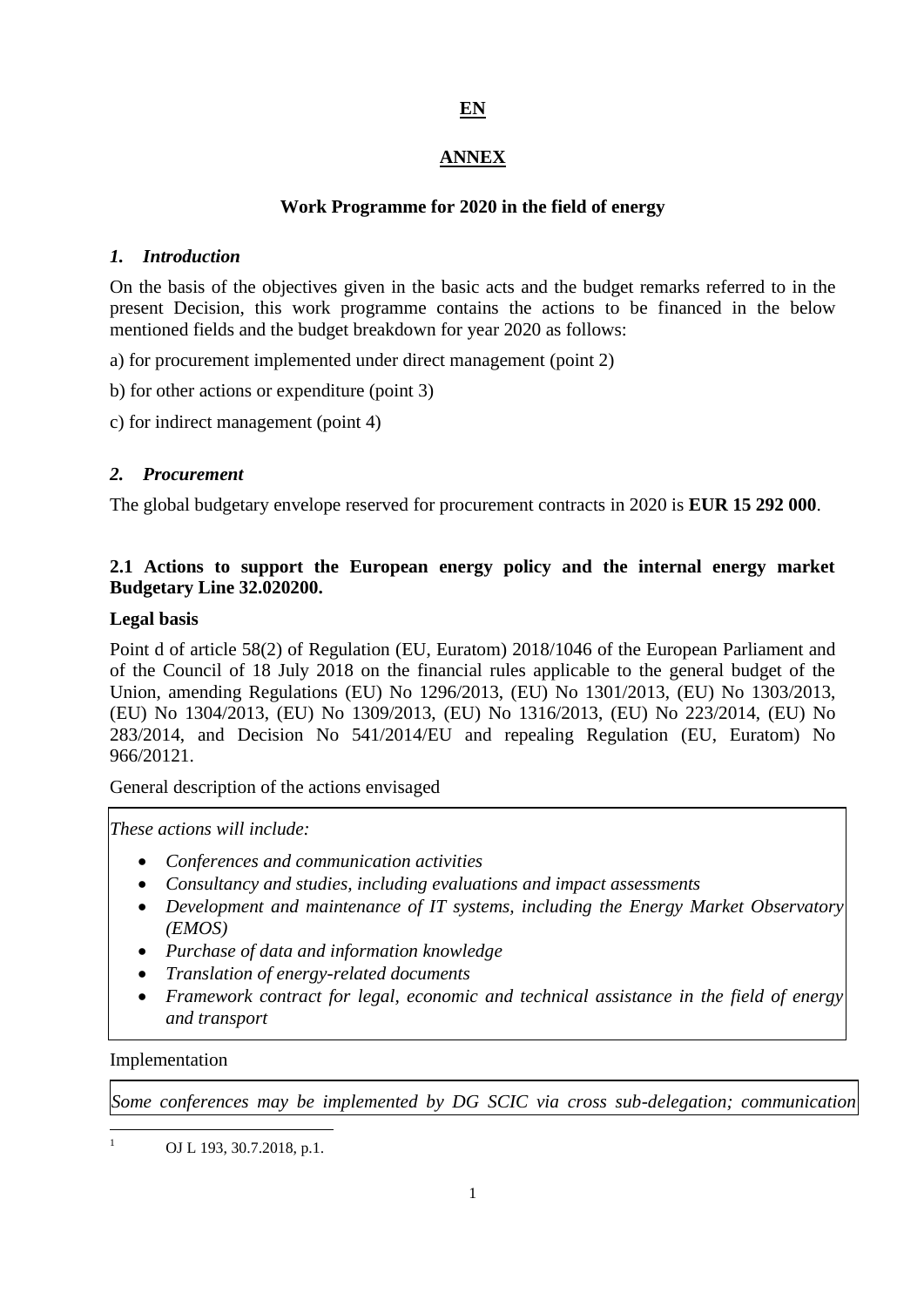*activities are co-delegated to DG COMM; some consultancy will be delegated to the JRC through a specific administrative arrangement; publications are co-delegated to OPOCE; translations are co-delegated to DGT; some IT development and maintenance are co-delegated to DIGIT through dedicated memorandums of understanding.*

### **2.2 Actions to support Nuclear Safeguards Budgetary Line 32.030100**

### **Legal basis**

- Commission Regulation (Euratom) No 302/2005 of 8 February 2005 on the application of Euratom safeguards (OJ L 54, 28.2.2005, p. 1).
- Task resulting from specific powers directly conferred on the Commission by the Euratom Treaty under Chapter VII and Article 174.

### General description of the actions envisaged

*These actions will include:*

- *Development, consultancy and maintenance of IT systems & IT Equipments*
- *Training for nuclear safeguard inspectors and technicians*
- *Purchase of Inspection equipment, maintenance, transport, etc.*

### Implementation

*DG ENER, DIGIT* 

### **2.3 Actions to support Nuclear Safety Budgetary Line 32.030200**

### **Legal basis**

 Task resulting from specific powers directly conferred on the Commission by the Euratom Treaty under Chapter VII and Article 174.

General description of the actions envisaged

*These actions will include:*

- *Conferences*
- *Communication activities*
- *Studies*
- *Development and maintenance of IT systems & IT Equipments*

Implementation

*DG ENER, DG COMM, JRC, DIGIT*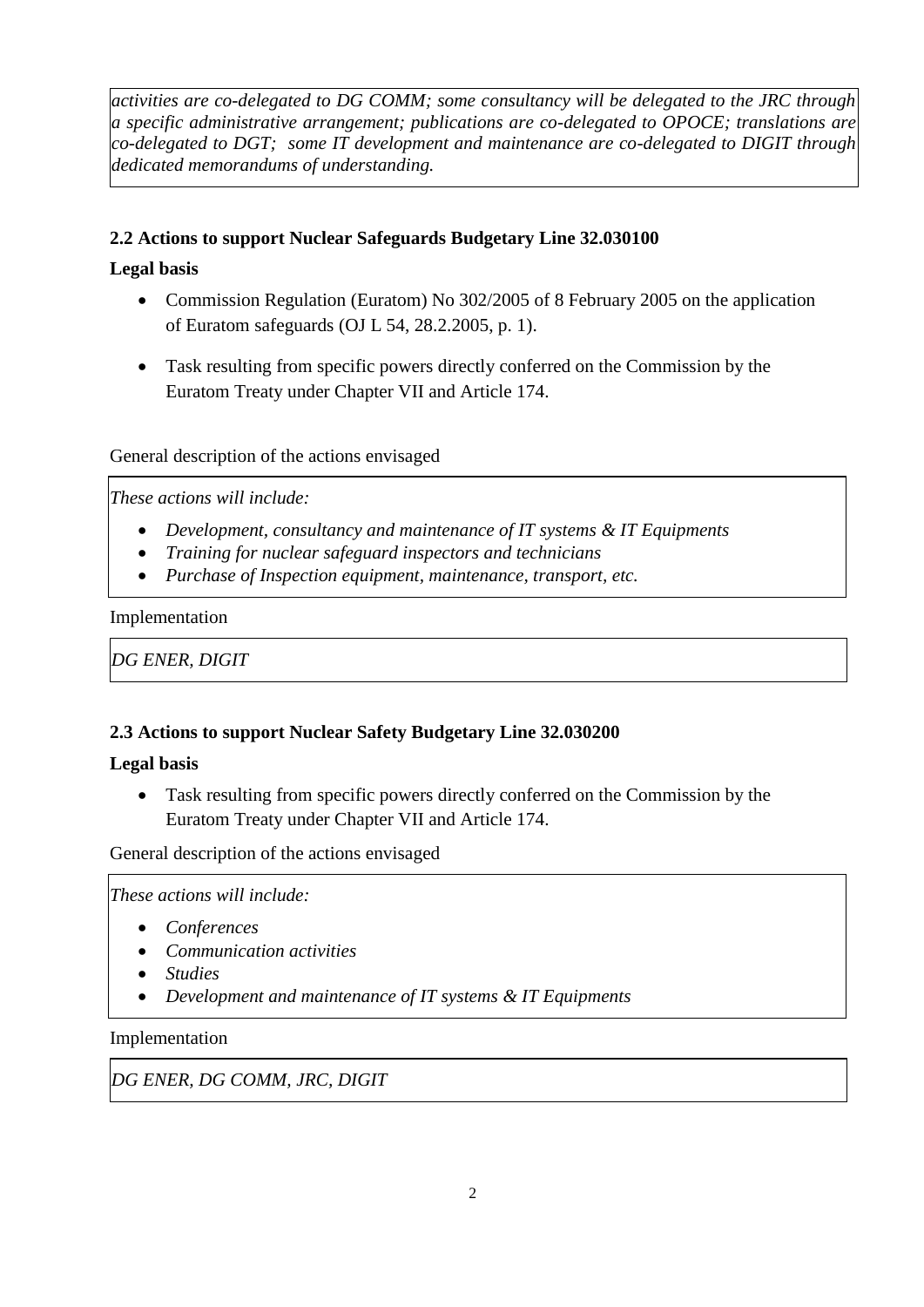# *3. Other actions or expenditure (no grants) Amount EUR 10 456 000*

## **Legal basis**

Regulation (EU, Euratom) 2018/1046 of the European Parliament and of the Council of 18 July 2018 on the financial rules applicable to the general budget of the Union, amending Regulations (EU) No 1296/2013, (EU) No 1301/2013, (EU) No 1303/2013, (EU) No 1304/2013, (EU) No 1309/2013, (EU) No 1316/2013, (EU) No 223/2014, (EU) No 283/2014, and Decision No 541/2014/EU and repealing Regulation (EU, Euratom) No 966/20122.

# **3.1. Contribution to the Energy Charter Secretariat**

Amount EUR 150 000 Budgetary Line 32.020200

Description

Membership fee

The purpose of the Energy Charter Treaty is to establish a legal framework in order to promote long-term co-operation in the energy field between countries which are united in their commitment to provide open energy markets and to secure and diversify energy supply; to stimulate cross-border investment and trade in the energy sector; and to assist countries in economic transition in the development of their energy strategies and of an appropriate institutional and legal framework for energy. By creating a stable, comprehensive and non-discriminatory legal foundation for cross-border energy relations, the Treaty reduces political risks associated with economic activities in transition economies.

The Voluntary Contribution to the Energy Charter Secretariat will be devoted to supporting the Energy Charter Secretariat to organise and conduct its activities under the Energy Charter Treaty. The EU is a Contracting Party to the Energy Charter Treaty.

Legal basis

Council and Commission Decision 98/181/EC, ECSC, EURATOM of 23 September 1997 on the conclusion, by the European Communities, of the Energy Charter Treaty and the Energy Charter protocol on energy efficiency and related environmental aspects.

# **3.2. Contribution to the Latin American Organization for Energy OLADE**

Amount EUR 50 000 Budgetary Line 32.020200

Description

Membership fee

The objective of this action is to become a Permanent Observer of OLADE. OLADE organises a high number of energy actions on the south American continent and at least one meeting a year of Ministers of Energy. Hence, it is an ideal partner with which to develop

 $\frac{1}{2}$ OJ L 193, 30.7.2018, p.1.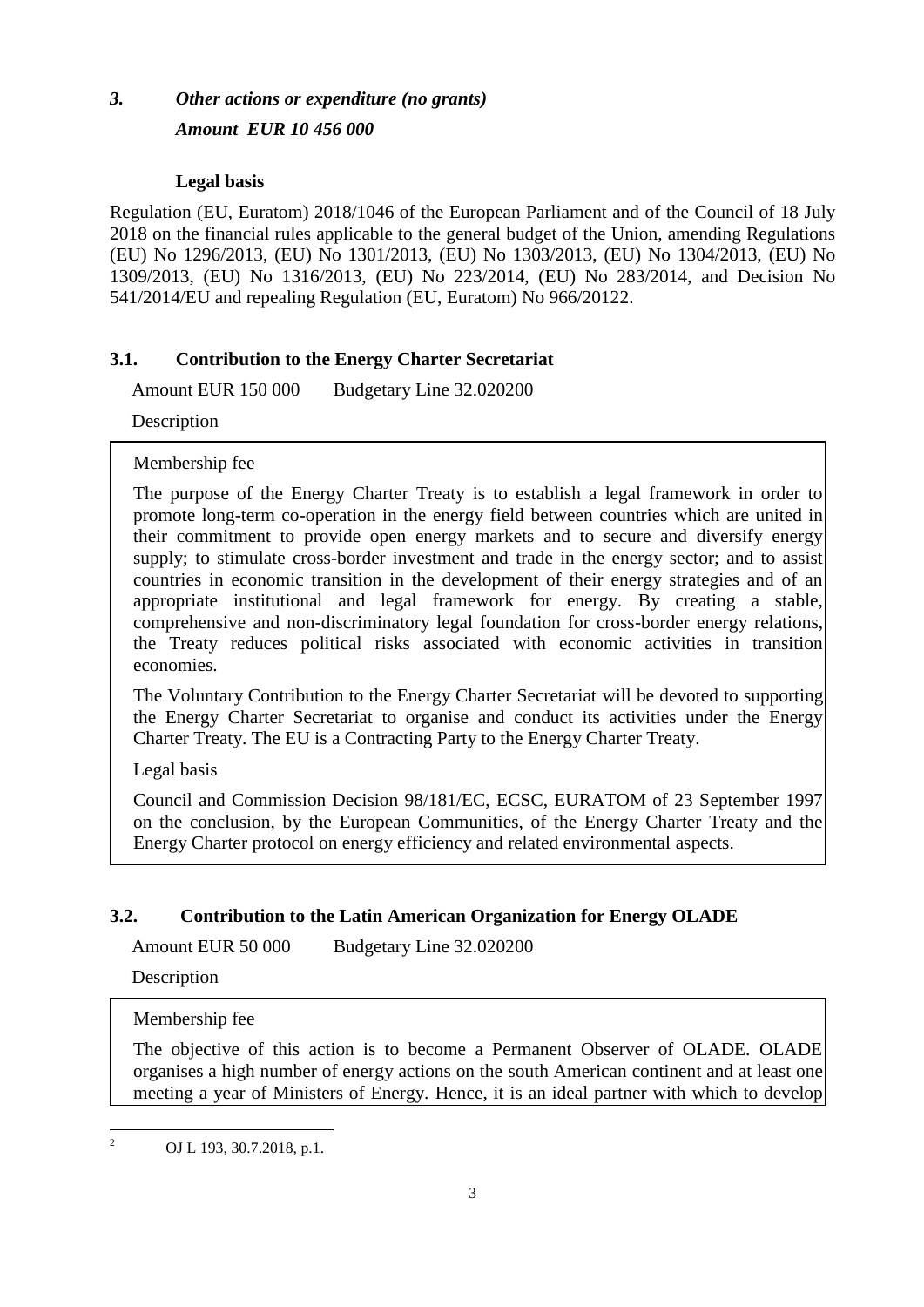our relations with Latin American countries in an efficient, comprehensive and costeffective way.

#### **3.3. Inspections – Mission costs**

Amount EUR 2 600 000 Budgetary line 32.0301

Description

Safeguards-related missions including inspections, associated technical missions and meetings held in connection with safeguards activities for DG ENER Directorate E Euratom Safeguards.

Legal basis

Chapter VII of the Euratom Treaty.

### **3.4. Reimbursement to nuclear operators and other nuclear related services**

Amount EUR 5 326 000 Budgetary line 32.0301

Description

Operation and maintenance of on-site nuclear laboratories and other tasks resulting from specific powers directly conferred on the European Commission by the Treaty establishing the European Atomic Energy Community under Chapter 7 of Title II and Article 174.

Legal basis

Commission Regulation (Euratom) No 302/2005 of 8 February 2005 article 6 on the application of Euratom safeguards (OJ L 54, 28.2.2005, p. 1).

### **3.5. Manpower/Missions to operate the LSS at La Hague and the OSL at Sellafield, DA and HPTA Analytical services at JRC-ITU, COMPUCEA Manpower/Missions**

Amount EUR 2 200 000 Budgetary line 32.0301

**Description** 

JRC has developped the equipment installed and operated in the on-site laboratories (OSL Sellafield, UK and LSS La Hague, FR). JRC is therefore best placed to provide specialised and qualified manpower to manage and operate these laboratories; to repair/exchange broken parts for the different instruments in both laboratories and to purchase the necessary consumables for the functioning of these laboratories.

Legal basis

Chapter VII of the Euratom Treaty.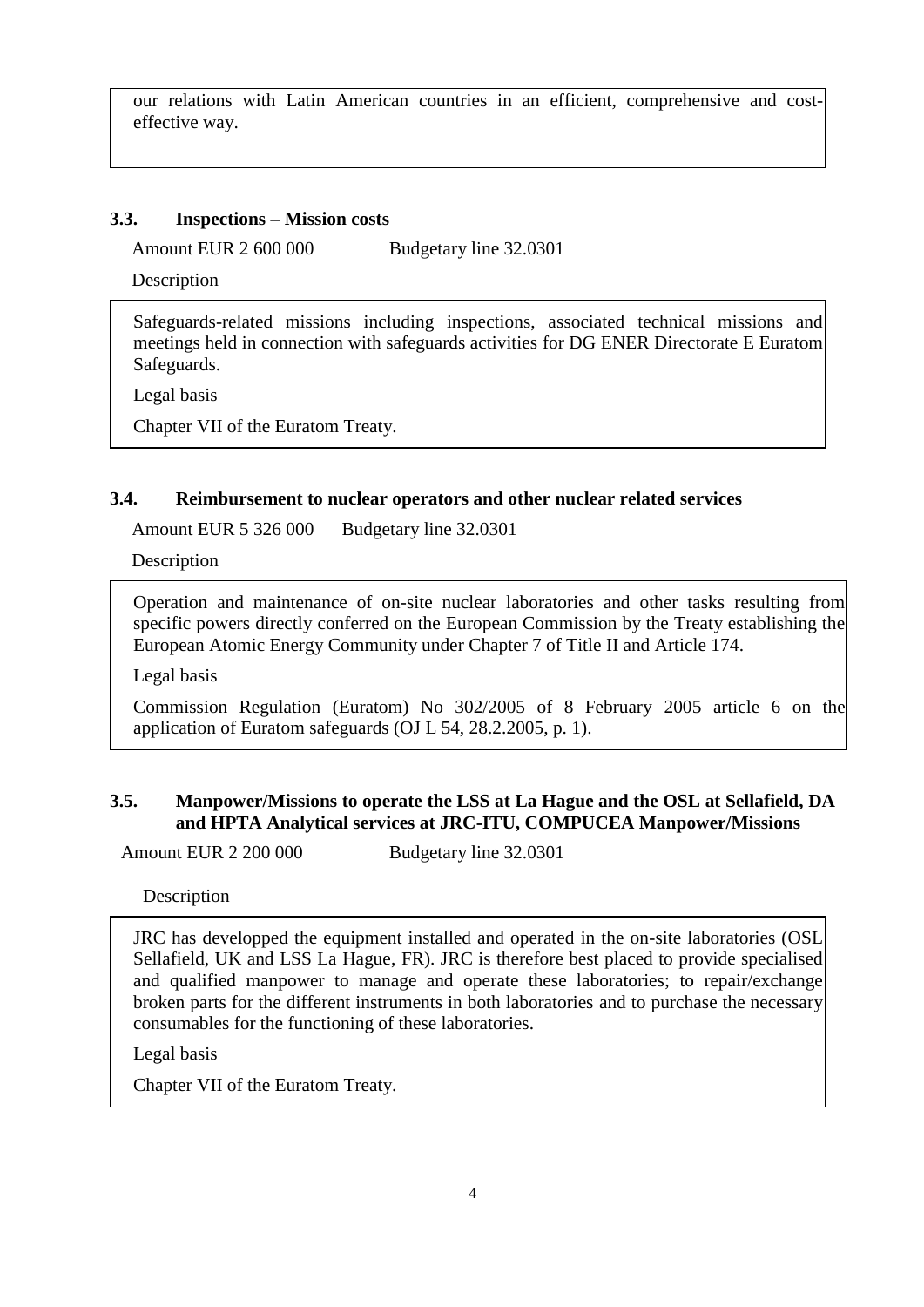### **3.6. Euratom Article 35 verifications**

Amount EUR 30 000 Budgetary line 32.0302

Description

Verifications in several Member States and possibly also in neigbouring countries in order to check the operation and efficiency of the installations necessary to carry out continuous monitoring of radioactivity in the air, water and soil and ensure compliance with the Basic Safety Standards. (FV 2020\_12).

Legal basis

Article 35 of the Euratom Treaty.

### **3.7. Specific contribution to the Euratom Supply Agency (ESA)**

Amount EUR 100 000 Budgetary line 32.0202

Description

The Commission Contribution to the functioning of the Euratom Supply Agency is paid every year on budget line 32.010700.

In addition, in 2020 ESA must replace its IT application EPluto in order to fulfill its core mission regarding security of supply and observation of nuclear energy market. ESA's current IT system – Pluto – processes sensitive data, on supply of nuclear materials, submitted by EUbased entities. The application's internal structure (code, database) does not allow efficient data processing anymore while it is complex enough to limit implementation of required new functionalities. Moreover, the programming language and associated technologies are likely to be phased out in the next few years, threatening the medium term business continuity and availability of the system. The replacement of EPluto requires an additional contribution from the Commission to ESA of EUR 100 000. (FV 2020\_06).

Legal basis

1

Article 35 of the Euratom Treaty.

# *4. Indirect Management: IAEA Safety Review Sevices (IRRS<sup>3</sup> and ARTEMIS<sup>4</sup> ) in EU Member States*

Amount EUR 1 350 000 Budgetary line 32.0302

Implementing Entity: International Atomic Energy Agency IAEA

<sup>3</sup> Integrated Regulatory Review Service

<sup>4</sup> Integrated Review Service for Radioactive Waste and Spent Fuel Management, Decommissioning and Remediation